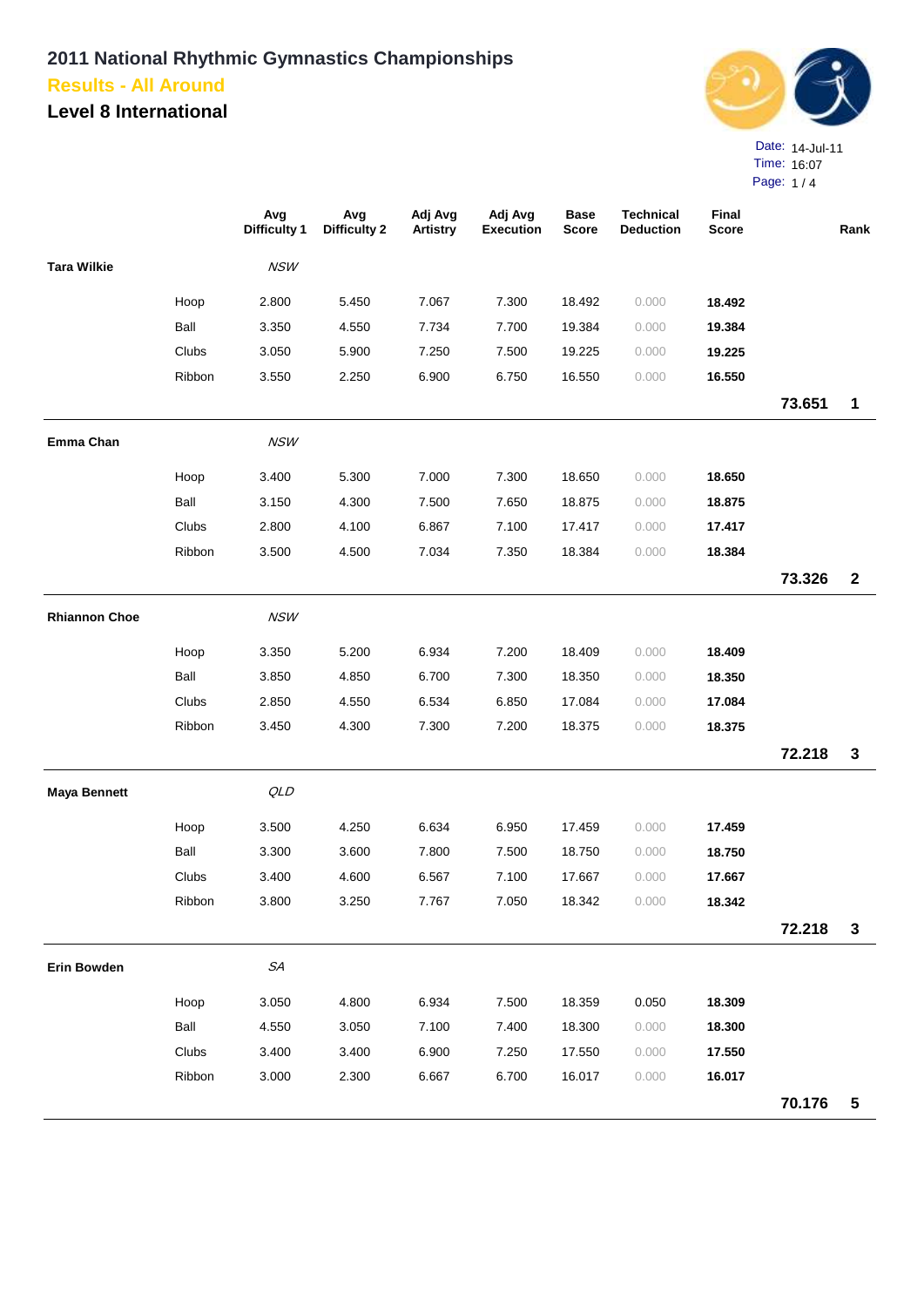**Level 8 International**



| <b>Jacqueline Soraine</b>   |        | WA         |       |       |       |        |       |        |        |                |
|-----------------------------|--------|------------|-------|-------|-------|--------|-------|--------|--------|----------------|
|                             | Hoop   | 3.900      | 4.900 | 6.934 | 7.300 | 18.634 | 0.000 | 18.634 |        |                |
|                             | Ball   | 2.800      | 2.950 | 6.734 | 6.850 | 16.459 | 0.000 | 16.459 |        |                |
|                             | Clubs  | 3.400      | 4.950 | 6.434 | 6.900 | 17.509 | 0.000 | 17.509 |        |                |
|                             | Ribbon | 2.800      | 3.100 | 6.767 | 6.750 | 16.467 | 0.000 | 16.467 |        |                |
|                             |        |            |       |       |       |        |       |        | 69.069 | 6              |
| <b>Clemintine Hutchison</b> |        | NZL        |       |       |       |        |       |        |        |                |
|                             | Hoop   | 2.300      | 4.500 | 6.600 | 6.700 | 16.700 | 0.000 | 16.700 |        |                |
|                             | Ball   | 3.800      | 3.650 | 7.300 | 6.850 | 17.875 | 0.050 | 17.825 |        |                |
|                             | Clubs  | 2.450      | 4.650 | 6.534 | 6.550 | 16.634 | 0.050 | 16.584 |        |                |
|                             | Ribbon | 3.550      | 2.450 | 7.300 | 6.900 | 17.200 | 0.000 | 17.200 |        |                |
|                             |        |            |       |       |       |        |       |        | 68.309 | $\overline{7}$ |
| <b>Mackenzie Figgitt</b>    |        | NZL        |       |       |       |        |       |        |        |                |
|                             | Hoop   | 3.250      | 4.350 | 6.734 | 6.800 | 17.334 | 0.000 | 17.334 |        |                |
|                             | Ball   | 2.800      | 2.850 | 6.550 | 6.550 | 15.925 | 0.250 | 15.675 |        |                |
|                             | Clubs  | 3.050      | 4.300 | 6.700 | 7.350 | 17.725 | 0.000 | 17.725 |        |                |
|                             | Ribbon | 2.250      | 3.500 | 6.500 | 6.100 | 15.475 | 0.200 | 15.275 |        |                |
|                             |        |            |       |       |       |        |       |        | 66.009 | 8              |
| <b>Anna Vladimirov</b>      |        | <b>NSW</b> |       |       |       |        |       |        |        |                |
|                             | Hoop   | 2.050      | 3.250 | 6.434 | 6.950 | 16.034 | 0.000 | 16.034 |        |                |
|                             | Ball   | 2.500      | 2.250 | 6.867 | 7.450 | 16.692 | 0.000 | 16.692 |        |                |
|                             | Clubs  | 2.550      | 2.900 | 6.634 | 6.900 | 16.259 | 0.000 | 16.259 |        |                |
|                             | Ribbon | 2.950      | 2.000 | 6.800 | 6.900 | 16.175 | 0.000 | 16.175 |        |                |
|                             |        |            |       |       |       |        |       |        | 65.160 | 9              |
| <b>Breanna Wegener</b>      |        | WA         |       |       |       |        |       |        |        |                |
|                             | Hoop   | 3.050      | 3.350 | 6.734 | 6.900 | 16.834 | 0.000 | 16.834 |        |                |
|                             | Ball   | 2.800      | 2.000 | 6.234 | 6.300 | 14.934 | 0.200 | 14.734 |        |                |
|                             | Clubs  | 3.200      | 3.150 | 6.234 | 6.600 | 16.009 | 0.000 | 16.009 |        |                |
|                             | Ribbon | 3.800      | 2.800 | 6.467 | 6.450 | 16.217 | 0.000 | 16.217 |        |                |
|                             |        |            |       |       |       |        |       |        | 63.794 | 10             |
| <b>Nicole Phillips</b>      |        | WA         |       |       |       |        |       |        |        |                |
|                             | Hoop   | 2.800      | 3.800 | 6.500 | 7.000 | 16.800 | 0.000 | 16.800 |        |                |
|                             | Ball   | 2.000      | 2.850 | 6.634 | 6.900 | 15.959 | 0.000 | 15.959 |        |                |
|                             | Clubs  | 2.100      | 3.750 | 6.234 | 6.500 | 15.659 | 0.000 | 15.659 |        |                |
|                             | Ribbon | 2.050      | 2.300 | 6.300 | 6.700 | 15.175 | 0.000 | 15.175 |        |                |
|                             |        |            |       |       |       |        |       |        | 63.593 | 11             |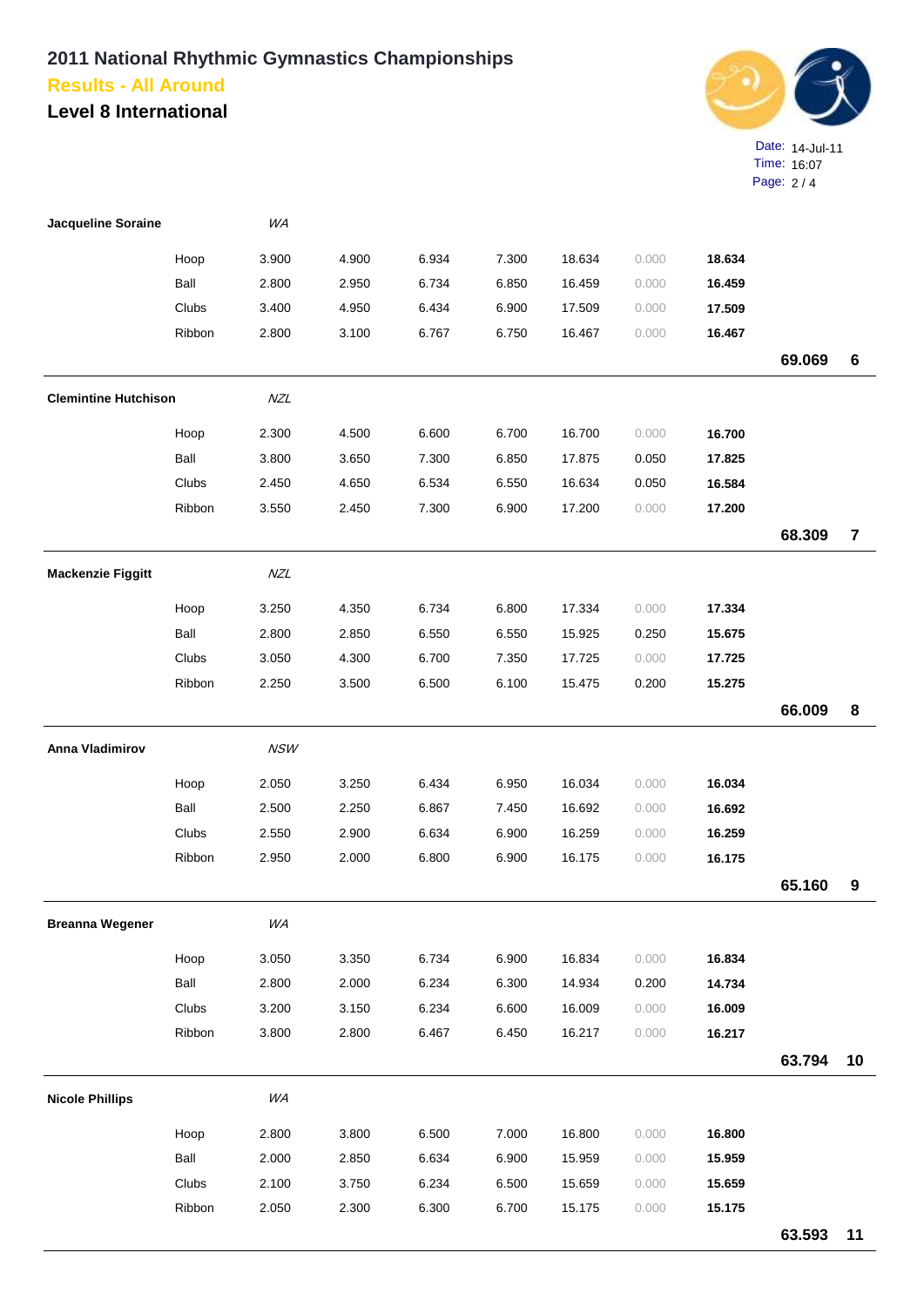**Level 8 International**



| Regina Wang                 |        | NSW         |       |       |       |        |       |        |        |    |
|-----------------------------|--------|-------------|-------|-------|-------|--------|-------|--------|--------|----|
|                             | Hoop   | 3.350       | 3.650 | 6.500 | 7.000 | 17.000 | 0.000 | 17.000 |        |    |
|                             | Ball   | 3.250       | 3.400 | 6.167 | 6.300 | 15.792 | 0.800 | 14.992 |        |    |
|                             | Clubs  | 1.750       | 4.100 | 6.167 | 5.850 | 14.942 | 0.000 | 14.942 |        |    |
|                             | Ribbon | 2.400       | 2.100 | 6.900 | 7.000 | 16.150 | 0.000 | 16.150 |        |    |
|                             |        |             |       |       |       |        |       |        | 63.084 | 12 |
| <b>Holly Gibson</b>         |        | <b>NSW</b>  |       |       |       |        |       |        |        |    |
|                             | Hoop   | 2.250       | 4.900 | 6.767 | 7.300 | 17.642 | 0.000 | 17.642 |        |    |
|                             | Ball   | 1.800       | 2.350 | 6.534 | 7.000 | 15.609 | 0.000 | 15.609 |        |    |
|                             | Clubs  | 2.000       | 2.800 | 6.134 | 5.800 | 14.334 | 0.000 | 14.334 |        |    |
|                             | Ribbon | 2.050       | 2.550 | 6.200 | 6.300 | 14.800 | 0.000 | 14.800 |        |    |
|                             |        |             |       |       |       |        |       |        | 62.385 | 13 |
| <b>Minette Prinsloo</b>     |        | <b>NZL</b>  |       |       |       |        |       |        |        |    |
|                             | Hoop   | 2.300       | 4.450 | 6.000 | 6.250 | 15.625 | 0.000 | 15.625 |        |    |
|                             | Ball   | 1.700       | 3.750 | 6.734 | 6.450 | 15.909 | 0.000 | 15.909 |        |    |
|                             | Clubs  | 2.450       | 3.900 | 6.000 | 5.950 | 15.125 | 0.000 | 15.125 |        |    |
|                             | Ribbon | 2.450       | 2.200 | 6.334 | 6.300 | 14.959 | 0.000 | 14.959 |        |    |
|                             |        |             |       |       |       |        |       |        | 61.618 | 14 |
| Yuliya Lozovk               |        | WA          |       |       |       |        |       |        |        |    |
|                             | Hoop   | 1.800       | 2.950 | 6.200 | 6.750 | 15.325 | 0.000 | 15.325 |        |    |
|                             | Ball   | 1.950       | 3.000 | 6.534 | 7.350 | 16.359 | 0.000 | 16.359 |        |    |
|                             | Clubs  | 1.750       | 2.650 | 5.934 | 6.450 | 14.584 | 0.000 | 14.584 |        |    |
|                             | Ribbon | 1.700       | 2.000 | 6.200 | 6.650 | 14.700 | 0.000 | 14.700 |        |    |
|                             |        |             |       |       |       |        |       |        | 60.968 | 15 |
| <b>Rachael Baulderstone</b> |        | ${\cal SA}$ |       |       |       |        |       |        |        |    |
|                             | Hoop   | 1.750       | 2.550 | 6.034 | 6.300 | 14.484 | 0.000 | 14.484 |        |    |
|                             | Ball   | 1.950       | 2.450 | 6.400 | 6.150 | 14.750 | 0.000 | 14.750 |        |    |
|                             | Clubs  | 1.350       | 2.850 | 6.150 | 6.200 | 14.450 | 0.000 | 14.450 |        |    |
|                             | Ribbon | 2.150       | 1.850 | 6.167 | 6.400 | 14.567 | 0.000 | 14.567 |        |    |
|                             |        |             |       |       |       |        |       |        | 58.251 | 16 |
| <b>Catherine Lyndon</b>     |        | ${\cal SA}$ |       |       |       |        |       |        |        |    |
|                             | Hoop   | 1.150       | 2.750 | 6.000 | 6.400 | 14.350 | 0.000 | 14.350 |        |    |
|                             | Ball   | 1.850       | 3.300 | 6.267 | 6.200 | 15.042 | 0.000 | 15.042 |        |    |
|                             | Clubs  | 1.700       | 2.300 | 5.900 | 6.150 | 14.050 | 0.000 | 14.050 |        |    |
|                             | Ribbon | 1.300       | 1.950 | 6.400 | 6.500 | 14.525 | 0.000 | 14.525 |        |    |
|                             |        |             |       |       |       |        |       |        | 57.967 | 17 |